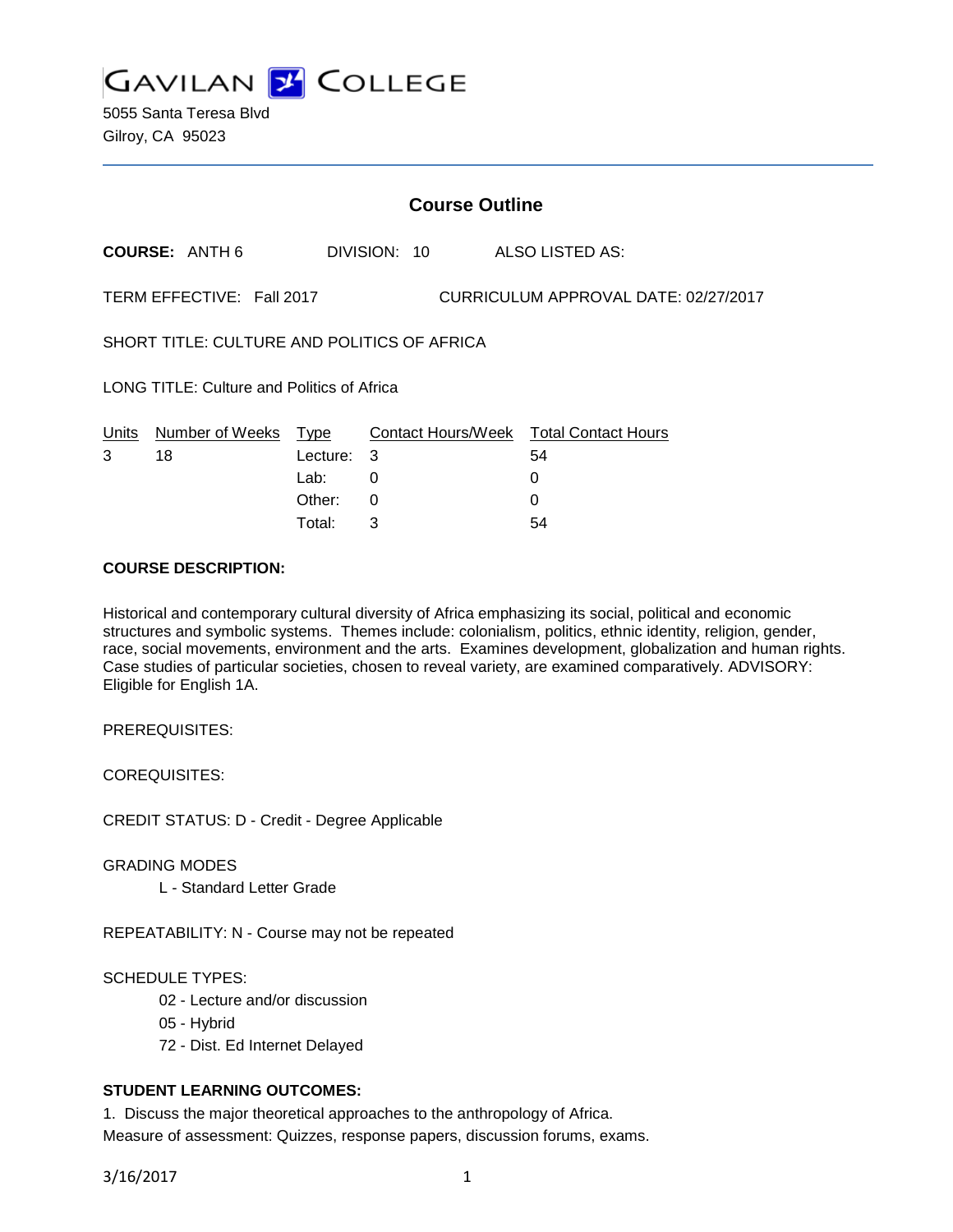Year assessed, or planned year of assessment: 2013

Semester: Spring

This SLO addresses cultural diversity: true

2. Identify and analyze precolonial, colonial, and/or postcolonial cultures and politics of particular African regions.

Measure of assessment: Quizzes, response papers, discussion forums, exams, research paper.

Year assessed, or planned year of assessment: 2013

Semester: Spring

This SLO addresses cultural diversity: true

3. Explain how and why African cultures shape and are shaped by development strategies, globalization, and human rights movements.

Measure of assessment: Quizzes, response papers, discussion forums, exams, research papers.

Year assessed, or planned year of assessment: 2013

Semester: Spring

This SLO addresses cultural diversity: true

4. Explain how and why African cultures are embedded within systems of race, class, gender, and/or sexuality.

Measure of assessment: Quizzes, response papers, discussion forums, exams.

Year assessed, or planned year of assessment: 2013

Semester: Spring

This SLO addresses cultural diversity: true

5. Document and analyze an African culture through research and ethnographic writing.

Measure of assessment: Annotated bibliography, research paper, presentation.

Semester: Spring

Cultural Diversity:

Discuss the major theoretical approaches to the anthropology of Africa.

Identify and analyze precolonial, colonial, and/or postcolonial cultures and politics of particular African regions.

Explain how and why African cultures shape and are shaped by development strategies, globalization, and human rights movements.

Explain how and why African cultures are embedded within systems of race, class, gender, and/or sexuality.

# **CONTENT, STUDENT PERFORMANCE OBJECTIVES, OUT-OF-CLASS ASSIGNMENTS**

Curriculum Approval Date: 02/27/2017

6 Hours

CONTENT: Africa and Anthropology: Key Questions and Issues

STUDENT PERFORMANCE OBJECTIVES: 1) Define and examine key questions and issues; 2) Define and examine concepts of ethnocentrism, cultural relativism, and cultural difference; 3) Define the five fields of anthropology; 4) Discuss and analyze notions of Africa; 5) Discuss and analyze African geography and environment.

ASSIGNMENTS: "How to Write About Africa" by Wainaina, "The Historical and Contemporary Representation of Africa in Global Media Flows" by Tsikata, Chapter 1 in Africa; videos: Different But Equal, The Bible and the Gun; map quiz; discussion posts.

6 Hours

CONTENT: Themes in African History and Social Relations

STUDENT PERFORMANCE OBJECTIVES: 1) Discuss and analyze themes in African history: migration, precolonial Africa, international commercial systems, European colonialism, independence, postcolonialism; Discuss and analyze regional examples of family, kinship, and community.

ASSIGNMENTS: Chapters 2-3 in Africa; videos: This Magnificent African Cake, Chimamanda Adichie: The Danger of a Single Story; discussion posts.

6 Hours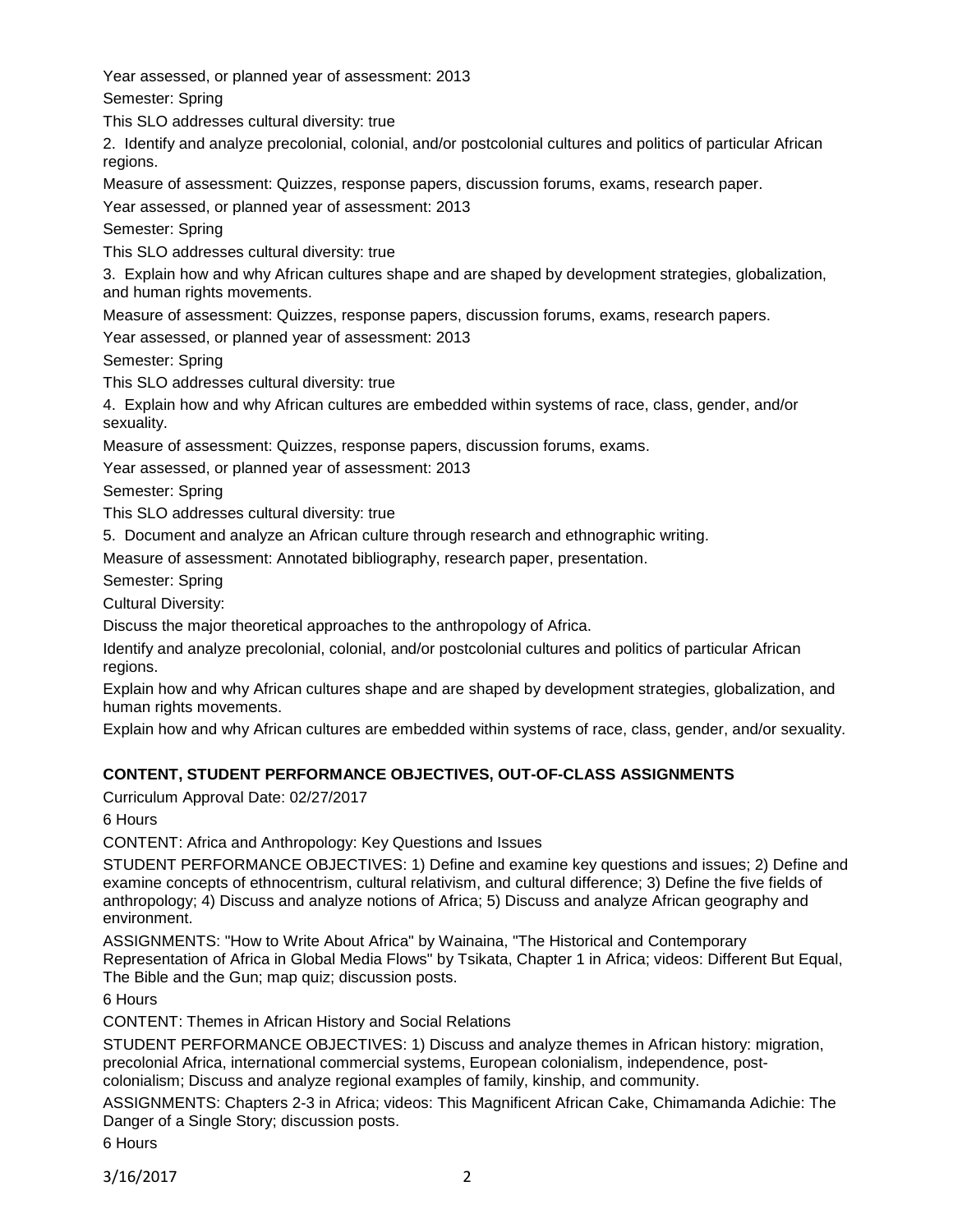CONTENT: Initiation, Identity, and Symbolism

STUDENT PERFORMANCE OBJECTIVES: 1) Discuss and analyze the history and anthropology of initiation; 2) Define and analyze key terms, debates, and perspectives in contemporary initiation studies; 3) Discuss and analyze a classic ethnography about initiation in Zambia.

ASSIGNMENTS: Chisungu: A Girl's Initiation Ceremony among the Bemba of Zambia, "The Hidden Lion: Tswapong girls' Puberty Rituals and the Problem of History; video: Monday's Girls; response paper; discussion posts; midterm.

4 Hours

CONTENT: Colonialism, Women, and Resistance

STUDENT PERFORMANCE OBJECTIVES: 1) Discuss and analyze colonialism in West Africa and Nigeria; 2) Discuss and analyze the Igbo women's war; 3) Discuss and analyze the rise of nationalism and independence movements.

ASSIGNMENTS: I Saw the Sky Catch Fire; video: The Rise of Nationalism; response paper; discussion posts.

3 Hours

CONTENT: Literature in Africa

STUDENT PERFORMANCE OBJECTIVES: 1) Discuss and analyze literary themes and trends in African literature; 2) Discuss colonialism and self-representation; 3) Examine critiques of post-independence power, wealth, and capital; 4) Discuss and analyze contestations of representations of Africa.

ASSIGNMENTS: Chapter 10 in Africa; video: Riz Khan's One on One with Wole Soyinka; discussion posts. 3 Hours

# CONTENT: Religions in Africa

STUDENT PERFORMANCE OBJECTIVES: 1) Identify and discuss key definitions and perspectives in the study of religion in Africa; 2) Identify and discuss religions with African roots; 3) Discuss European colonial intervention and consolidation; 4) Discuss Christianity, Islam, and syncretic religions in African regions.

ASSIGNMENTS: Chapter 5 in Africa; video: Strange Beliefs: Sir Edward Evans-Pritchard; discussion posts. 6 Hours

CONTENT: African Music Flows

STUDENT PERFORMANCE OBJECTIVES: 1) Identify and discuss key definitions and perspectives in the study of the arts in Africa; 2) Discuss and analyze African music within global networks and cultures; 3) Identify and discuss musical instruments and aesthetic practice; 4) Identify and analyze flows of musical ideas and sounds; 5) Discuss musical exchange between Africa, the Americas, and the Arab world.

ASSIGNMENTS: Read: Chapter 9 in Africa, "Fuji" by Klein; video: Fela Kuti: Music is the Weapon; response paper; discussion posts; annotated bibliography.

6 Hours

CONTENT: African Politics and the Future of Democracy

STUDENT PERFORMANCE OBJECTIVES: 1) Discuss democracy's origin in Africa; 2) Discuss the postcold war era of electoral democracy; 3) Identify and discuss the institutionalization of political parties; 4) Discuss and analyze democracy beyond elections; 5) Discuss and analyze the politics of representation; 6) Discuss transnational politics and the future of democracy.

ASSIGNMENTS: Chapter 12 in Africa; video: Our Friends at the Bank; discussion posts.

6 Hours

CONTENT: Development and Human Rights in Africa

STUDENT PERFORMANCE OBJECTIVES: 1) Identify and define key terms in development studies; 2) Define and discuss structural adjustment; 3) Discuss trade and investment; 4) Discuss and analyze development and democracy; 5) Identify and define frameworks for human rights in Africa; 6) Discuss human rights in precolonial and colonial Africa; 7) Discuss nation building in post-independence Africa; 8) Define and discuss the African Charter on Human and Peoples' Rights; 9) Discuss women's and children's rights; 10) Examine HIV/AIDS in Africa; 11) Discuss challenges to and opportunities for the advancement of human rights.

ASSIGNMENTS: Chapters 13 and 14 in Africa; research paper draft; discussion posts.

6 Hours

CONTENT: Final Research Paper and Presentation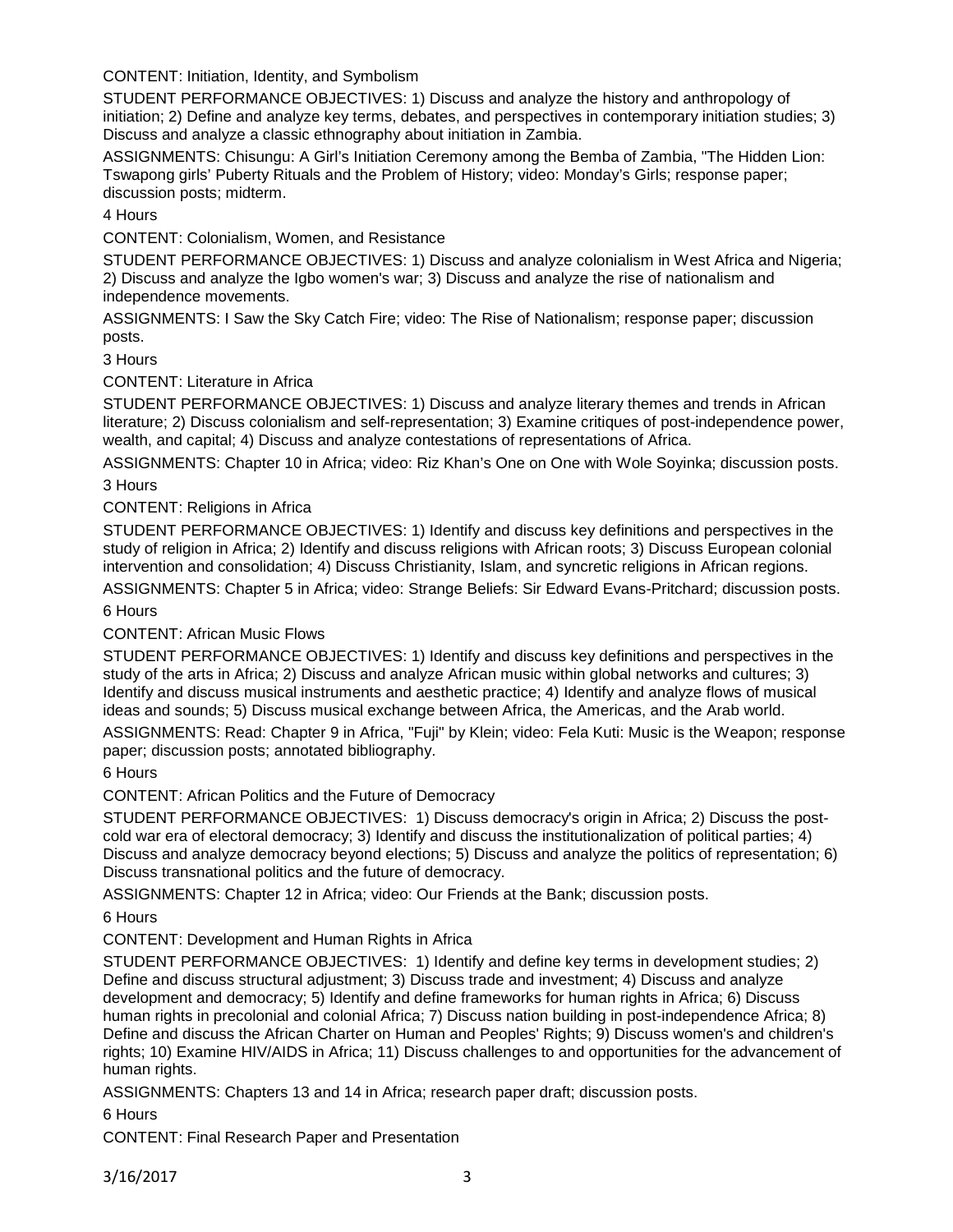STUDENT PERFORMANCE OBJECTIVES: 1) Present semester-long research project; 2) Explain how data supports an original argument about a particular issue or culture in Africa; 3) Analyze a research question about a particular issue or culture in Africa from an anthropological perspective.

ASSIGNMENTS: Final research paper and presentation.

2 Hours CONTENT: Final exam STUDENT PERFORMANCE OBJECTIVES: Final essay exam.

# **METHODS OF INSTRUCTION:**

Lectures, discussion, group work, films, critical reading and writing, reading responses, exams, semesterlong research project, oral presentation.

## **METHODS OF EVALUATION:**

Writing assignments

Percent of total grade: 75.00 %

Percent range of total grade: 75 % to 80 % Written Homework Reading Reports Essay Exams Term or Other Papers

Skill demonstrations

Percent of total grade: 10.00 %

Percent range of total grade: 10 % to 15 % Field Work Performance Exams

Objective examinations

Percent of total grade: 5.00 %

Percent range of total grade: 5 % to 10 % Multiple Choice Completion Other: Map identification

## **OUT OF CLASS ASSIGNMENTS:**

#### Research Paper

This paper is your chance to investigate a particular African nation, culture, and set of issues that are exciting and interesting to you. Throughout the semester, you will become the resident expert on your topic! You will start this project by using our text, Africa, to do some preliminary research on a few topics that interest you. Once you choose a topic and your key sources, you will come up with a research question to help focus your reading and writing. Throughout the semester, you will write an annotated bibliography, research paper outline, and finally, your research paper.

#### Sample Research Questions

1. What historical conditions gave rise to a particular social issue that is important in a particular African nation today?

Some specific examples: What historical conditions gave rise to the struggles in Egypt that are part of the so-called "Arab Spring"?; What historical conditions gave rise to the popularity of hip-hop music in Ghana?

2. How and why is a particular African nation or culture dealing with a particular development issue?

Some specific examples: How and why is South Africa dealing with the ongoing AIDS crisis?; How and why is Nigeria dealing with the local political and economic disputes around oil?

3. How and why is a particular African nation or culture collaborating with another nation or organization to solve a social issue?

Some specific examples: How are South Sudan and China collaborating in order to boost the economies of both nations?; How is Libya collaborating with human rights organizations in order to minimize human rights violations since the fall of Gaddafi?

4. How and why does a particular African nation or culture practice a particular art form?

Some specific examples: How and why do Nigerians perform organ and choir music in their churches?; How and why do Ghanaian modern artists express themselves through various modern art media?

5. How and why is a particular African nation or culture dealing with gender inequality?

## **REPRESENTATIVE TEXTBOOKS:**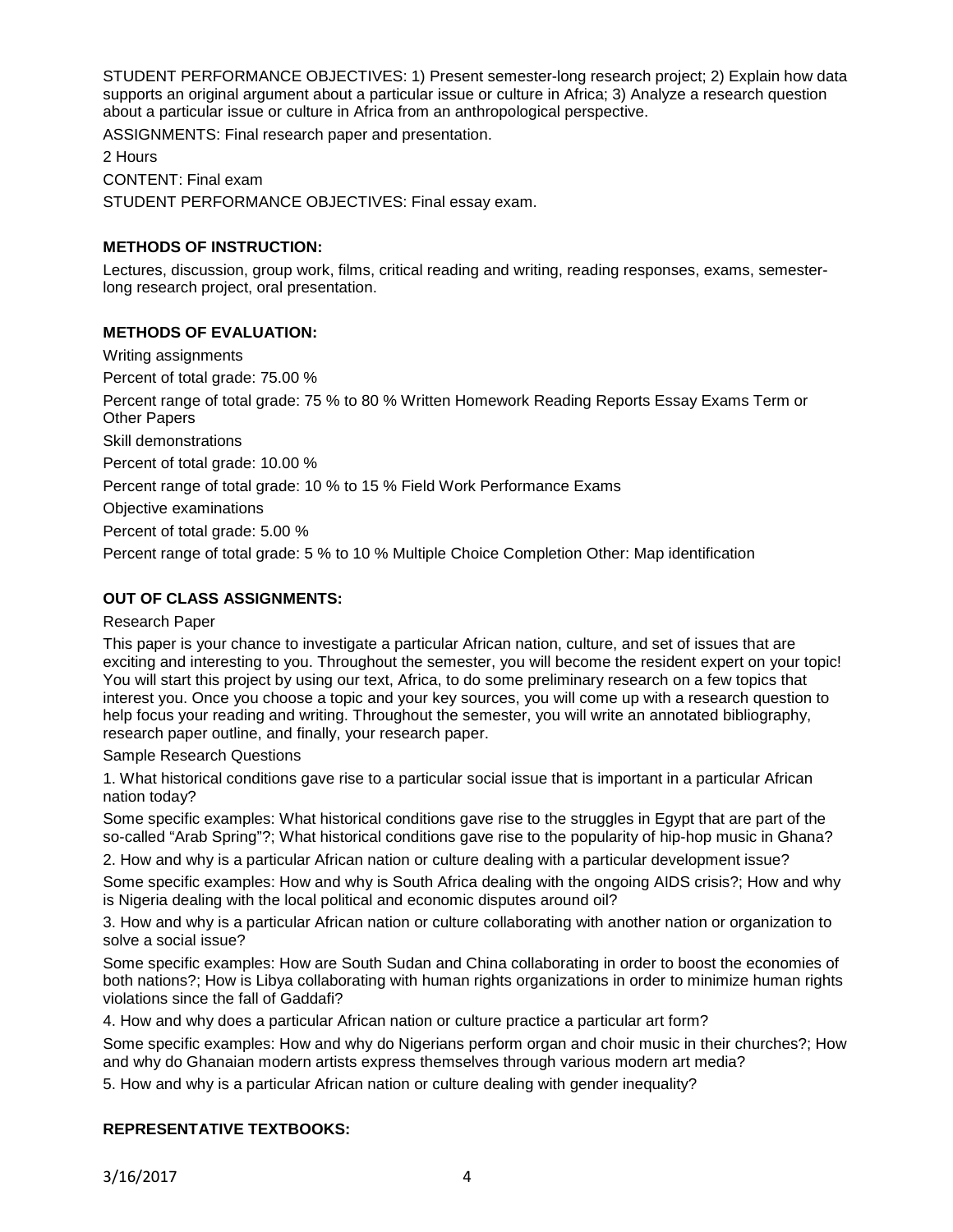Required Representative Textbooks Audrey Richards. Chisungu: A Girl's Initiation Ceremony among the Bemba of Zambia. New York: Routledge,1982. ISBN: 041503695X Reading Level of Text, Grade: 12 Verified by: Debbie Klein using Microsoft Word software Maria Grosz-Ngaté, John Hanson, and Patrick O'Meara. Africa, 4th edition. Bloomington: Indiana University Press.,2014. ISBN: 978-0-253-01292-0 Reading Level of Text, Grade: 12 Verified by: Debbie Klein using Microsoft Word software. T. Obinkaram Echewa. I Saw the Sky Catch Fire. New York: Plume, Penguin Group,1993. ISBN: 0452269490

Reading Level of Text, Grade: 12 Verified by: Debbie Klein using Microsoft Word software

## **ARTICULATION and CERTIFICATE INFORMATION**

Associate Degree: GAV D2, effective 201570 GAV F, effective 201570 CSU GE: CSU D, effective 201570 CSU D7, effective 201070 IGETC: IGETC 4G, effective 201570 CSU TRANSFER: Transferable CSU, effective 201570 UC TRANSFER:

Transferable UC, effective 201570

#### **SUPPLEMENTAL DATA:**

Basic Skills: N Classification: Y Noncredit Category: Y Cooperative Education: Program Status: 1 Program Applicable Special Class Status: N CAN: CAN Sequence: CSU Crosswalk Course Department: ANTH CSU Crosswalk Course Number: 6 Prior to College Level: Y Non Credit Enhanced Funding: N Funding Agency Code: Y In-Service: N Occupational Course: E Maximum Hours: Minimum Hours: Course Control Number: CCC000515512 Sports/Physical Education Course: N

3/16/2017 5